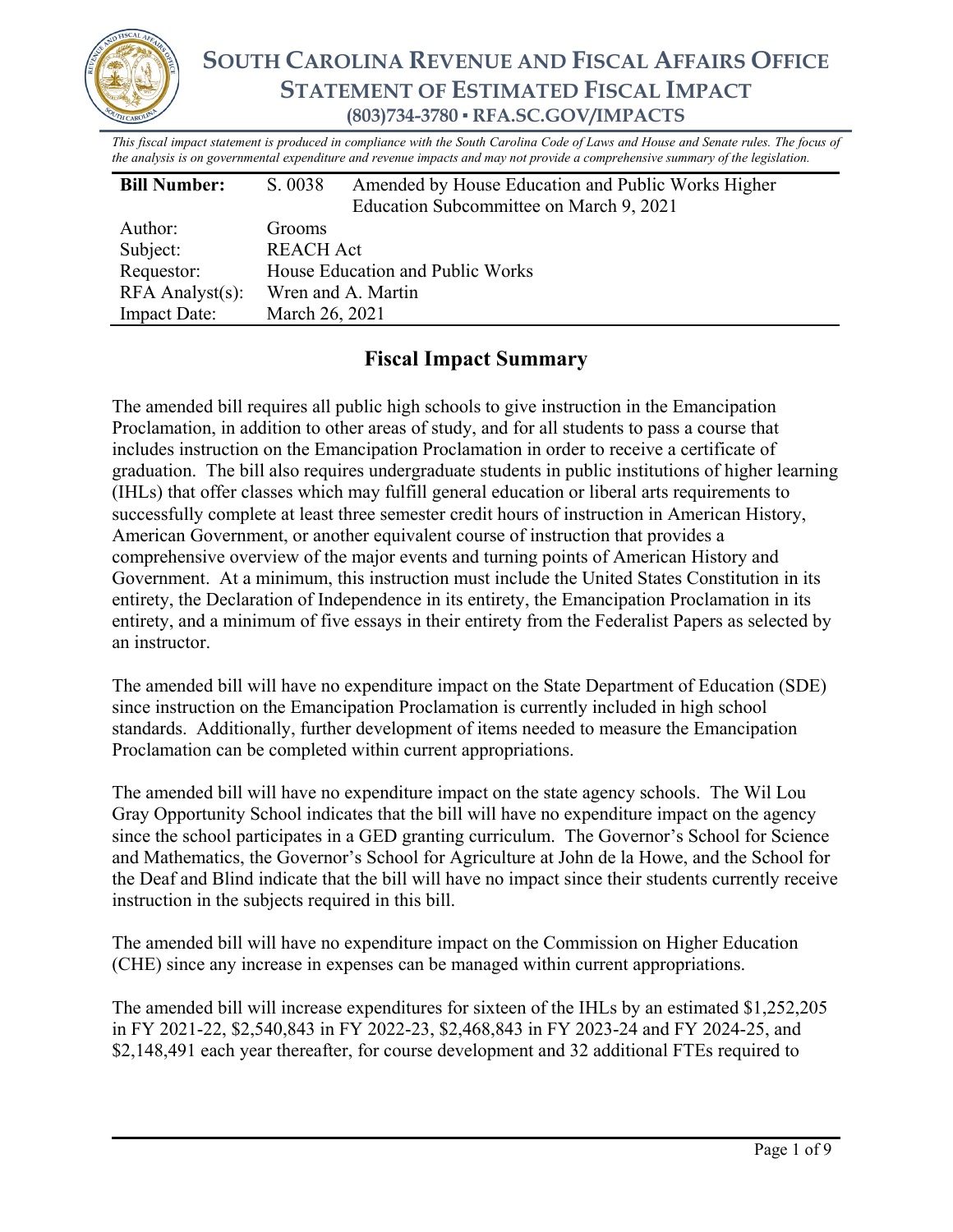deliver instruction. Twelve of the responding IHLs indicate that they can manage the expenses within current appropriations. The expenses for these twelve IHLs are estimated to total \$1,252,205 in FY 2021-22, \$2,230,843 in FY 2022-23, \$2,203,843 in FY 2023-24 and FY 2024- 25, and \$1,883,491 each year thereafter. Also, these IHLs anticipate the need for 29 additional FTEs. In addition to surveying the seventeen research and comprehensive public IHLs for their response to this bill, CHE surveyed the IHLs for their responses to a similar bill during the previous session. Fourteen institutions provided responses to the current bill. For the two institutions that did not provide an updated response, their responses to the previous bill are included.

The amended bill will have a minimal expenditure impact on Greenville Technical College (GTC) because the college will administer policies resulting from this bill with the use of existing staff and resources. This bill will impact only public IHLs that offer baccalaureate degree programs. To date, GTC is the only technical college that offers such a program. Therefore, this bill will have no expenditure impact on other technical colleges.

The amended bill will have no expenditure impact on local school districts since instruction on the Emancipation Proclamation is currently included in the high school standards.

# **Explanation of Fiscal Impact**

### **Amended by House Education and Public Works Higher Education Subcommittee on March 9, 2021**

#### **State Expenditure**

The amended bill requires all public high schools to give instruction in the essentials of the Emancipation Proclamation, in addition to the current requirements of instruction on the U.S. Constitution, the Declaration of Independence, and the Federalist Papers. Additionally, the amended bill requires students to pass a course that includes instruction in these subject areas prior to receiving a certificate of graduation.

The amended bill also requires undergraduate students in public IHLs that offer classes which may fulfill general education or liberal arts requirements to successfully complete at least three semester credit hours of instruction in American History, American Government, or another equivalent course of instruction that provides a comprehensive overview of the major events and turning points of American History and Government. At a minimum, this instruction must include the United States Constitution in its entirety, the Declaration of Independence in its entirety, the Emancipation Proclamation in its entirety, and a minimum of five essays in their entirety from the Federalist Papers as selected by an instructor. Also, no public institution of higher learning may grant a certificate of graduation for a baccalaureate degree program to a student unless the student successfully completes the required coursework pursuant to this bill. Further, the board of trustees of an IHL must ensure that the requirements of the bill are incorporated into the degree requirements of all undergraduate degree programs in a manner that does not add to the total number of credit hours and does not conflict with any school accreditation process.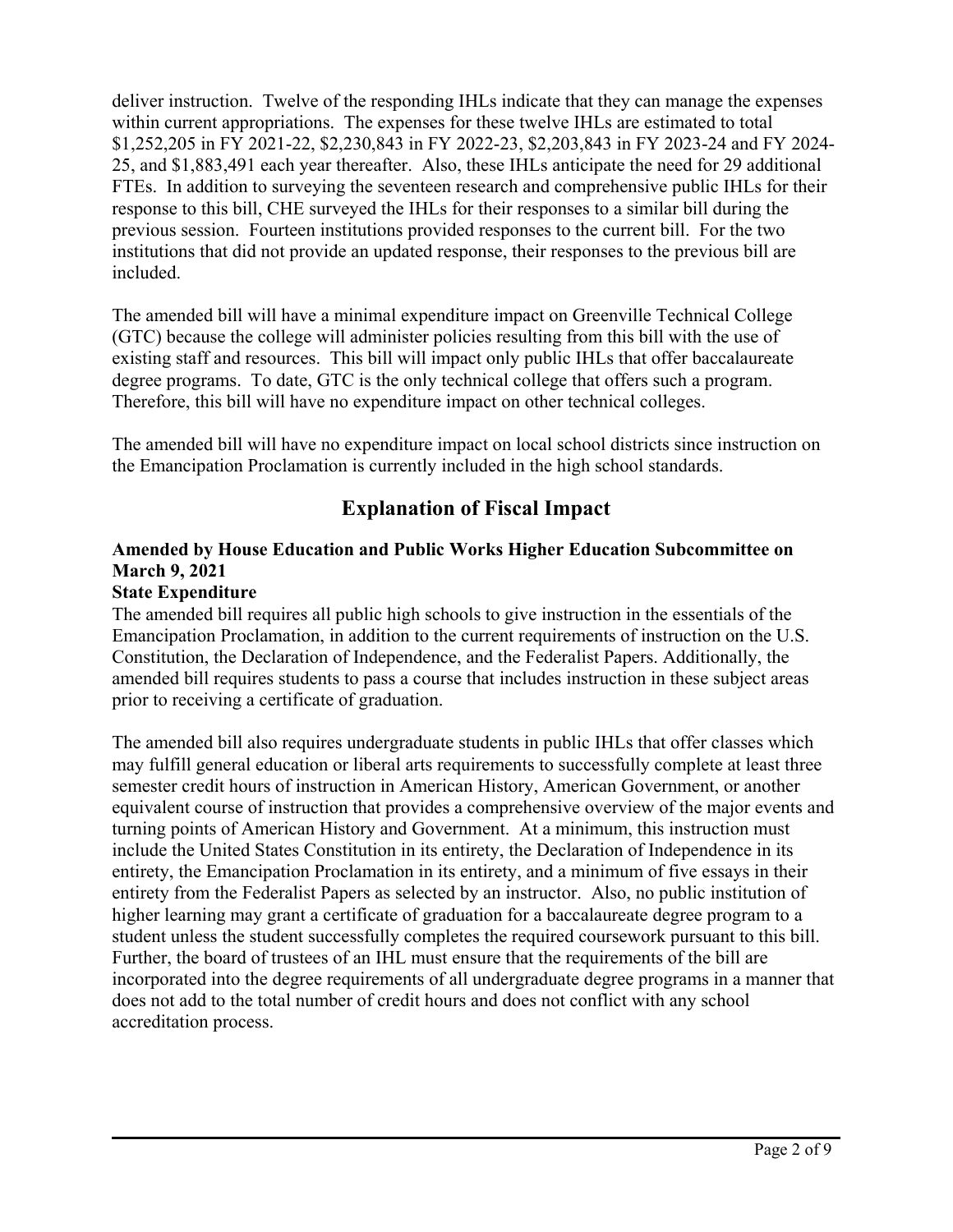CHE must annually collect information necessary to ensure that each public institution of higher learning is in compliance with the provisions of the bill. Such information must be reported annually to the Chairman of the House Ways and Means Committee, the Chairman of the House Education and Public Works Committee, the Chairman of the Senate Finance Committee, and the Chairman of the Senate Education Committee. Additionally, the bill repeals Section 59-29- 140 relating to the enforcement of the program of study of the United States Constitution by the State Superintendent of Education.

**State Department of Education.** SDE indicates that the amended bill will have no expenditure impact on the agency since instruction on the Emancipation Proclamation is currently covered in the high school standards. Additionally, further development of items needed to measure the Emancipation Proclamation can be managed within current appropriations.

**State Agency Schools.** The Wil Lou Gray Opportunity School indicates that the amended bill will have no expenditure impact on the agency since the school participates in a GED granting curriculum. The Governor's School for Science and Mathematics, the Governor's School for Agriculture at John de la Howe, and the School for the Deaf and Blind indicate that the amended bill will have no impact since their students currently receive instruction in the specified areas of study. Based upon these responses, we do not anticipate that the amended bill will impact the Governor's School for Arts and Humanities. Therefore, the amended bill will have no expenditure impact on the state agency schools.

**Commission on Higher Education.** The amended bill creates additional curriculum requirements for IHLs. CHE must collect information necessary to ensure these requirements are being met and report annually to the General Assembly. CHE indicates that any expenses resulting from the amended bill can be managed within current appropriations. Therefore, the amended bill will have no expenditure impact on CHE.

The amended bill creates additional curriculum requirements for students pursuing a baccalaureate degree. CHE surveyed the public IHLs to determine the expenditure impact this bill will have on each institution.

The Citadel responded that this bill would require the addition of 2 full-time instructors costing \$83,400 each for annual salary and fringe. In addition, the school would need 5 additional adjunct instructors at \$4,012 each for annual salary and fringe. The school would also require additional administrative support totaling \$3,274 annually for salary and fringe. The Citadel anticipates expenditures for equipment and supplies to total \$2,400 for FY 2022-23 and \$400 for each year thereafter. Therefore, the entire increase in expenditures is expected to be \$192,534 in FY 2022-23 and \$190,534 each year thereafter. However, the Citadel is not seeking additional funding to implement the provisions of this bill. The Citadel will implement the requirements of this bill using current appropriations.

Clemson University, in anticipation of the passing of this bill, intends to expand their current course offerings to meet the provisions of this bill beginning in the fall of 2021. The university indicated that this bill would require 12 additional full-time lecturers. In addition, 1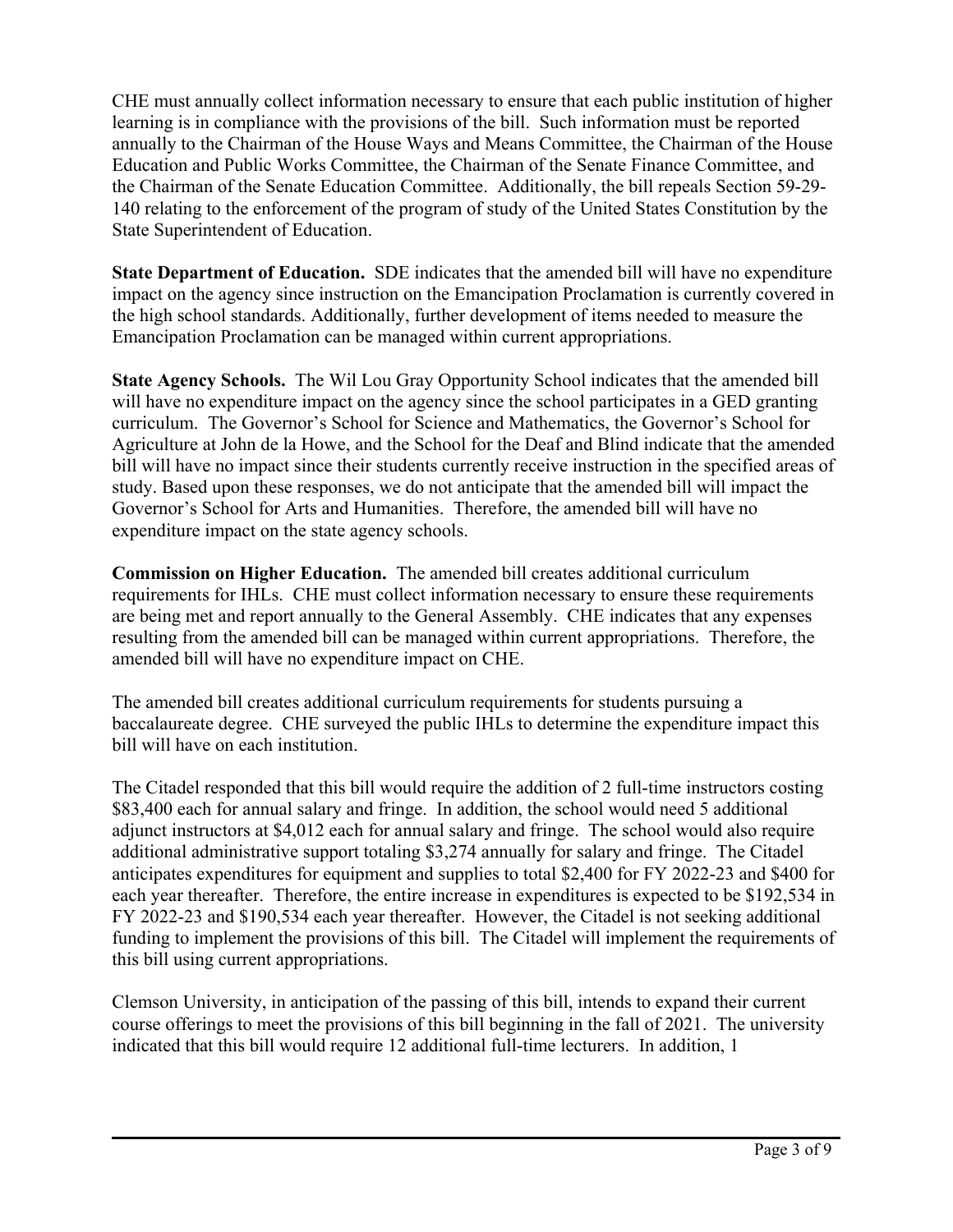administrator would be required for the coordination and tracking of all students and programming associated with this requirement. The annual expenditures for these 13 FTEs would be \$931,853 beginning in FY 2021-22. However, Clemson is not seeking additional funding to implement the provisions of this bill. The university will manage the cost within their existing budget.

Lander indicated that the agency anticipates the expenditure impact of this bill could be managed within existing appropriations.

Winthrop University indicated that this bill would require non-recurring expenditures of \$15,000 in FY 2022-23 to modify existing courses to comply with the requirements of this bill. The university indicated that they currently have staff in place to teach the additional sections. However, should the university be faced with budget reductions that result in loss of FTEs, they would need to request an additional \$162,193 for salary and fringe for 1.8 faculty FTEs. This figure is provided here for informational purposes and only the \$15,000 is included in the summative total for all IHLs below.

The University of South Carolina (USC) Columbia, in anticipation of the passing of this bill, intends to provide a required three-hour credit course to meet these requirements beginning in the fall of 2021. Initially, this course will be taught by temporary faculty members consisting of non-tenure track faculty or postdoctoral fellows. Over the next four years, the university intends to replace these temporary faculty members with tenure track faculty. The university will train existing faculty to teach founding documents, or retiring faculty members will be replaced by faculty with that expertise. The university intends to hire 6 postdoctoral fellows for the next four years at an annual expense of \$305,352 for salary and fringe. Training and workshop expenses are anticipated to be \$15,000 each year for the next four years. Therefore, the total anticipated expenditures for USC Columbia will be \$320,352 each year for FY 2021-22 through FY 2024- 25. The University of South Carolina System is not seeking additional funding to implement the provisions of this bill. The university will implement the requirements of this bill using current appropriations.

USC Aiken reported increased annual expenditures of \$90,000 for 1 new FTE and online course development as a result of the provisions of this bill. USC Beaufort reported \$167,776 in increased annual expenditures for salary and fringe for 2 additional assistant professors. USC Upstate expects \$503,328 in additional annual expenditures for 6 new faculty FTEs. USC Palmetto College, which comprises USC Union, Lancaster, Salkehatchie, and Sumter branches, anticipates a minimal increase in expenditures. The University of South Carolina System is not seeking additional funding to implement the provisions of this bill. The university will implement the requirements of this bill using current appropriations.

The College of Charleston anticipates that they will require an additional \$25,000 in nonrecurring General Funds for course development. Therefore, this bill will increase non-recurring General Fund expenditures for the College of Charleston by \$25,000 in FY 2021-22.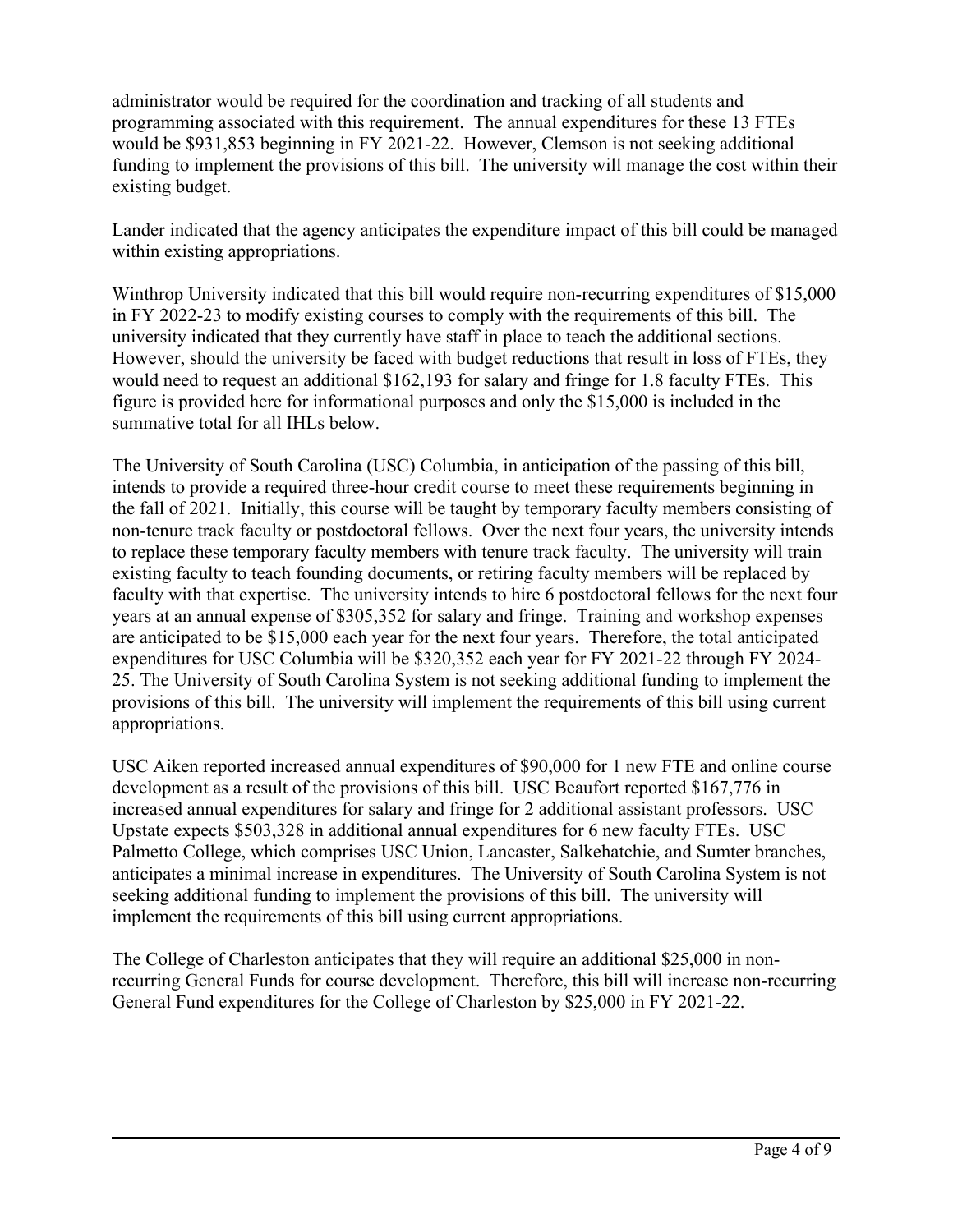Coastal Carolina anticipates a non-recurring General Fund expenditure of \$25,000 for course development. The university intends to implement this change using current appropriations.

CHE surveyed the public institutions of higher education regarding the impact of similar legislation during last session. We anticipate that these responses are still accurate. However, we have requested updates, and we will update this impact statement if we receive revised responses.

Francis Marion University (FMU) previously anticipated the need for 2 additional faculty FTEs, which would increase annual expenditures by \$150,000. In addition, FMU anticipated an additional non-recurring cost of \$5,000 for course development.

CHE indicates that the amended bill exempts the Medical University of South Carolina (MUSC) from the requirements of the bill since MUSC is not accredited to offer general education courses. Therefore, the amended bill will have no expenditure impact on MUSC.

South Carolina State University previously anticipated \$115,000 in General Fund expenditures for 1 new faculty FTE.

The amended bill will increase expenditures for sixteen of the IHLs by an estimated \$1,252,205 in FY 2021-22, \$2,540,843 in FY 2022-23, \$2,468,843 in FY 2023-24 and FY 2024-25, and \$2,148,491 each year thereafter, for course development and 32 additional FTEs required to deliver instruction. Twelve of the responding IHLs indicate that they can manage the expenses within current appropriations. The expenses for these twelve IHLs are estimated to total \$1,252,205 in FY 2021-22, \$2,230,843 in FY 2022-23, \$2,203,843 in FY 2023-24 and FY 2024- 25, and \$1,883,491 each year thereafter. Also, these IHLs anticipate the need for 29 additional FTEs.

**State Board for Technical and Comprehensive Education.** The amended bill applies to undergraduate baccalaureate degree programs only. Currently, GTC is the only technical college that offers such a program. GTC indicates that a currently employed instructor will be asked to teach one additional class per year to satisfy the requirements of this bill. The amended bill will have no expenditure impact on GTC, because any additional expenditures will be minimal and can be absorbed within existing appropriations. GTC prepared this estimate using the assumption that this bill will only impact students enrolled in GTC's baccalaureate program and does not apply to students enrolled in other programs.

No other baccalaureate programs are offered at any other technical college and the amended bill has no further requirements of SBTCE. Therefore, the amended bill will have no expenditure impact on SBTCE or the Technical College System.

# **State Revenue**

 $N/A$ 

#### **Local Expenditure**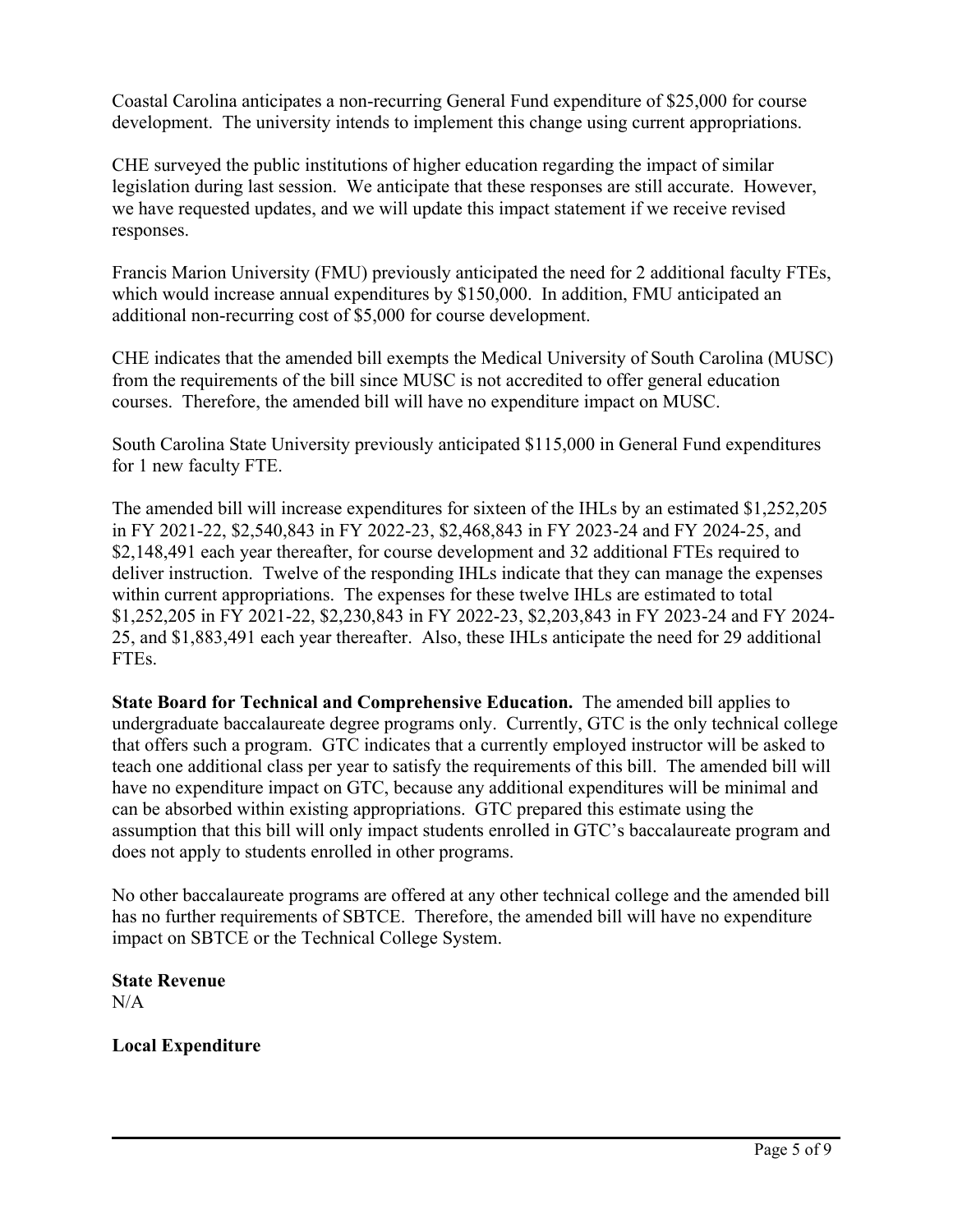The amended bill requires all public high schools to give instruction in the essentials of the Emancipation Proclamation, in addition to the current requirements of instruction on the U.S. Constitution, the Declaration of Independence, and the Federalist Papers, including the study of American institutions and ideals. Additionally, the amended bill requires students to pass a course that includes instruction in these subject areas prior to receiving a certificate of graduation.

Sections 59-29-120 and 59-29-130 currently require high school students to receive instruction in the aforementioned studies. Additionally, SDE indicates that instruction on the Emancipation Proclamation is currently in the high school standards. Therefore, the amended bill will have no expenditure impact on local school districts.

**Local Revenue**   $N/A$ 

## **Introduced on January 12, 2021 State Expenditure**

The bill requires all public high schools to give instruction in the essentials of the Emancipation Proclamation, in addition to the current requirements of instruction on the U.S. Constitution, the Declaration of Independence, and the Federalist Papers, including the study of American institutions and ideals.

The bill also requires undergraduate students in all public IHLs to successfully complete at least three semester credit hours of instruction in the essentials of the United States Constitution, the Declaration of Independence, the Emancipation Proclamation, the Federalist Papers, and the study of American institutions and history, including African-American history, and ideals. Further, no public institution of higher learning may grant a certificate of graduation for any baccalaureate degree program to any student unless the student successfully completes the required coursework or a qualifying advanced placement or dual credit course.

CHE must annually collect information necessary to ensure that each public institution of higher learning is in compliance with the provisions of the bill. Such information must be reported annually to the Chairman of the House Ways and Means Committee, the Chairman of the House Education and Public Works Committee, the Chairman of the Senate Finance Committee, the Chairman of the Senate Education Committee, and the Chairman of the Commission on Higher Education. CHE must also submit the provisions of this bill to the Southern Association of Colleges and Schools Commission on Colleges and request an advisory opinion as to whether such provisions can be incorporated into degree requirements without infringing on the accreditation process. Additionally, the bill repeals Section 59-29-140 relating to the enforcement of the program of study of the United States Constitution by the State Superintendent of Education.

**State Department of Education.** SDE indicates that the bill will have no expenditure impact on the agency since instruction on the Emancipation Proclamation is currently covered in the high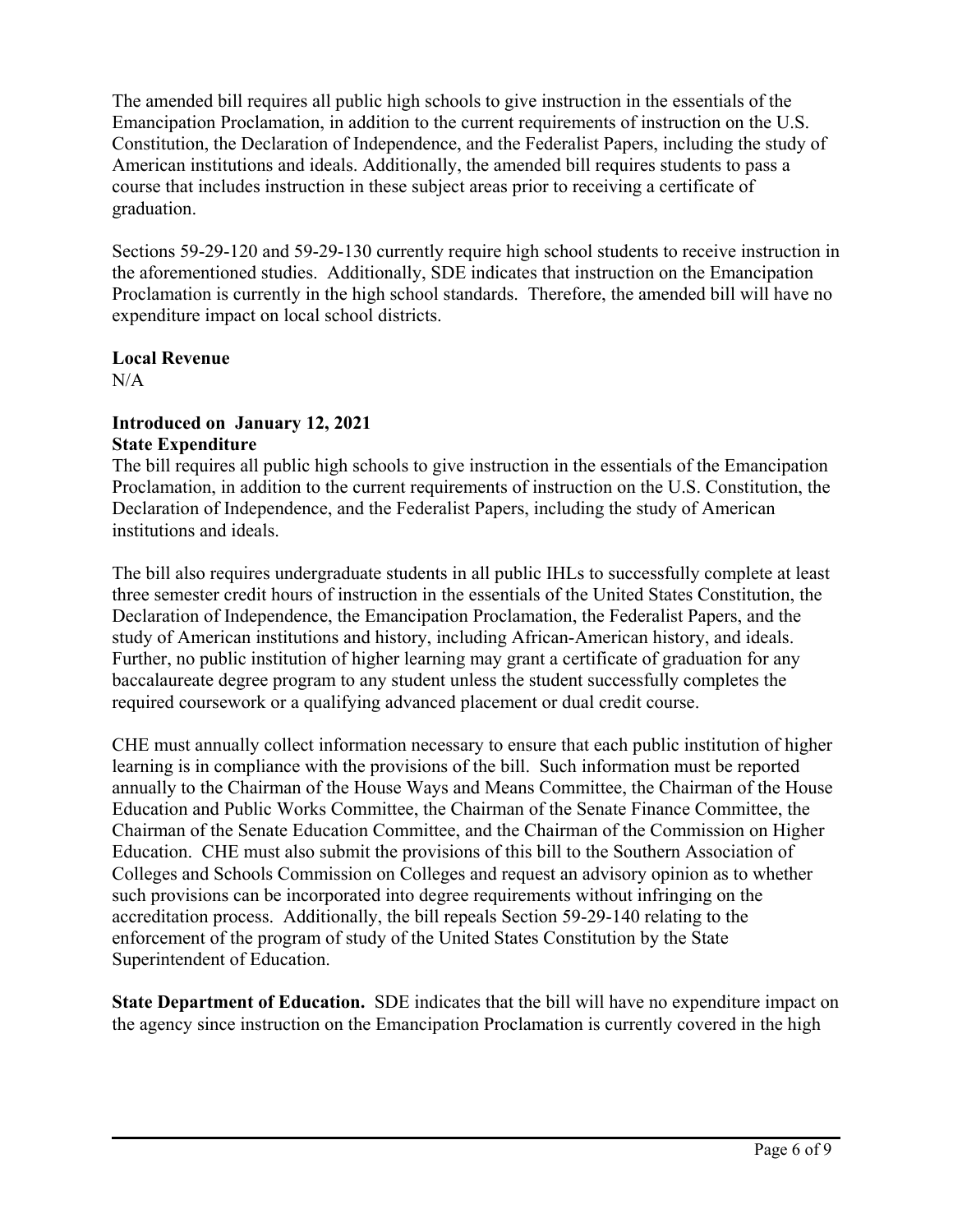school standards. Additionally, further development of items needed to measure the Emancipation Proclamation can be managed within current appropriations.

**State Agency Schools.** The Wil Lou Gray Opportunity School indicates that this bill will have no expenditure impact on the agency since the school participates in a GED granting curriculum. The Governor's School for Science and Mathematics, the Governor's School for Agriculture at John de la Howe, and the School for the Deaf and Blind indicate that the bill will have no impact since their students currently receive instruction in the specified areas of study. Based upon these responses, we do not anticipate that this bill will impact the Governor's School for Arts and Humanities. Therefore, this bill will have no expenditure impact on the state agency schools.

**Commission on Higher Education.** This bill creates additional curriculum requirements for IHLs. CHE must collect information necessary to ensure these requirements are being met and report annually to the General Assembly. CHE indicates that any expenses resulting from the bill can be managed within current appropriations. Therefore, this bill will have no expenditure impact on CHE.

This bill creates additional curriculum requirements for students pursuing a baccalaureate degree. CHE surveyed the public IHLs to determine the expenditure impact this bill will have on each institution.

The Citadel responded that this bill would require the addition of 2 full-time instructors costing \$83,400 each for annual salary and fringe. In addition, the school would need 5 additional adjunct instructors at \$4,012 each for annual salary and fringe. The school would also require additional administrative support totaling \$3,274 annually for salary and fringe. The Citadel anticipates expenditures for equipment and supplies to total \$2,400 for FY 2022-23 and \$400 for each year thereafter. Therefore, the entire increase in expenditures is expected to be \$192,534 in FY 2022-23 and \$190,534 each year thereafter.

Clemson University, in anticipation of the passing of this bill, intends to expand their current course offerings to meet the provisions of this bill beginning in the fall of 2021. The university indicated that this bill would require 12 additional full-time lecturers. In addition, 1 administrator would be required for the coordination and tracking of all students and programming associated with this requirement. The annual expenditures for these 13 FTEs would be \$931,853 beginning in FY 2021-22.

Lander indicated that the agency anticipates the expenditure impact of this bill could be managed within existing appropriations.

Winthrop University indicated that this bill would require non-recurring expenditures of \$15,000 in FY 2022-23 to modify existing courses to comply with the requirements of this bill. The university indicated that they currently have staff in place to teach the additional sections. However, should the university be faced with budget reductions that result in loss of FTEs, they would need to request an additional \$162,193 for salary and fringe for 1.8 faculty FTEs. This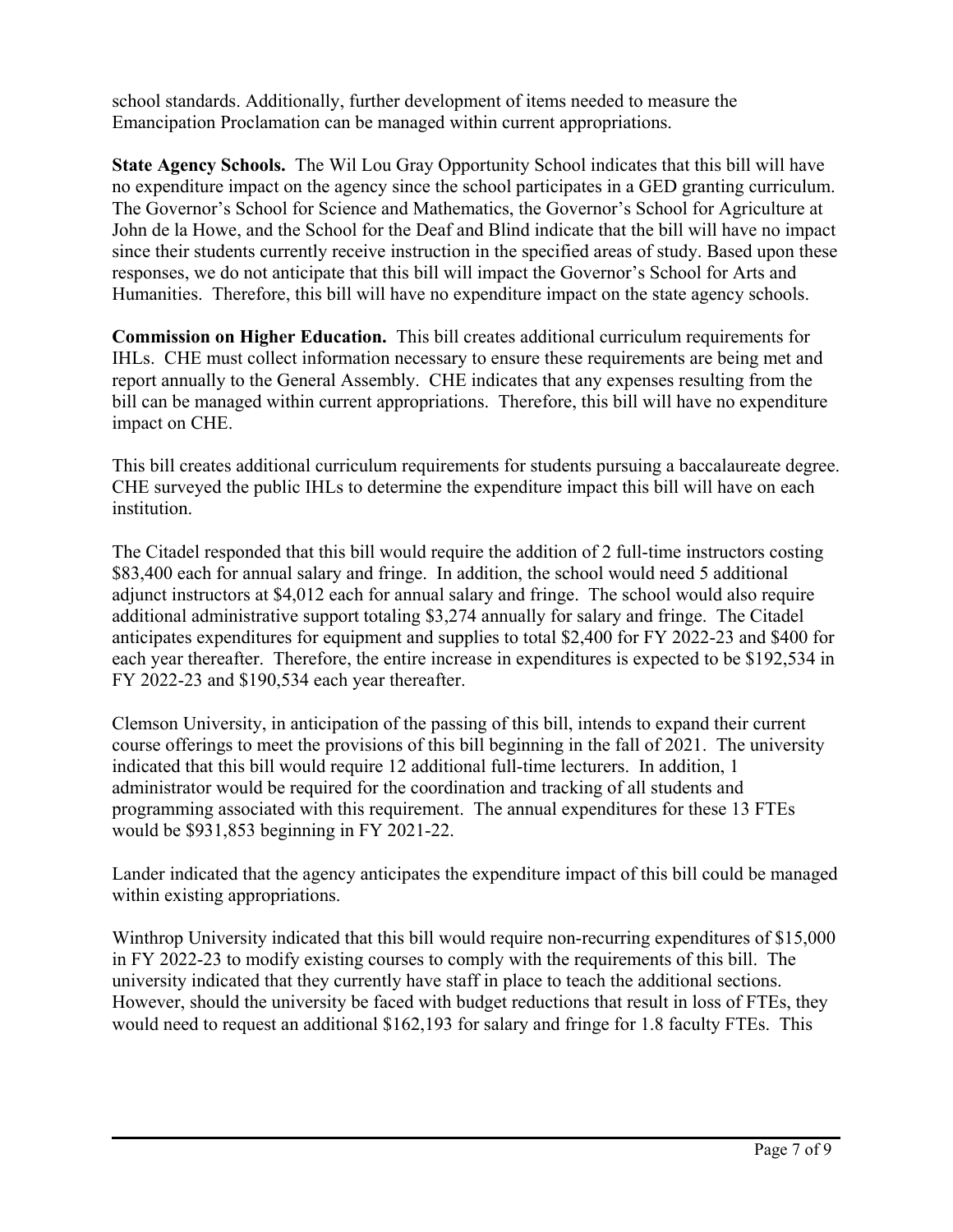figure is provided here for informational purposes and only the \$15,000 is included in the summative total for all IHLs below.

The University of South Carolina (USC) Columbia, in anticipation of the passing of this bill, intends to provide a required three-hour credit course to meet these requirements beginning in the fall of 2021. Initially, this course will be taught by temporary faculty members consisting of non-tenure track faculty or postdoctoral fellows. Over the next four years, the university intends to replace these temporary faculty members with tenure track faculty. The university will train existing faculty to teach founding documents, or retiring faculty members will be replaced by faculty with that expertise. The university intends to hire 6 postdoctoral fellows for the next four years at an annual expense of \$305,352 for salary and fringe. Training and workshop expenses are anticipated to be \$15,000 each year for the next four years. Therefore, the total increase in expenditures for USC Columbia will be \$320,352 each year for FY 2021-22 through FY 2024- 25.

USC Aiken reported increased annual expenditures of \$90,000 for 1 new FTE and online course development as a result of the provisions of this bill. USC Beaufort reported \$167,776 in increased annual expenditures for salary and fringe for 2 additional assistant professors. USC Upstate expects \$503,328 in additional annual expenditures for 6 new faculty FTEs. USC Palmetto College, which comprises USC Union, Lancaster, Salkehatchie, and Sumter branches, anticipates a minimal increase in expenditures.

The College of Charleston and Coastal Carolina each anticipate a non-recurring General Fund expenditure of \$25,000 for course development.

CHE surveyed the public institutions of higher education regarding the impact of similar legislation during last session. We anticipate that these responses are still accurate. However, we have requested updates, and we will update this impact statement if we receive revised responses.

Francis Marion University (FMU) previously anticipated the need for 2 additional faculty FTEs, which would increase annual expenditures by \$150,000. In addition, FMU anticipated an additional non-recurring cost of \$5,000 for course development.

The Medical University of South Carolina (MUSC) has a small population of undergraduate students. The majority of these students transfer from technical schools where it is not expected that they will receive this instruction. As such, MUSC will be required to develop the necessary courses. MUSC previously anticipated the expenses to be significant and is currently working to determine the expenditure impact. Therefore, this bill will increase expenditures for MUSC by an undetermined amount for course development.

South Carolina State University previously anticipated \$115,000 in General Fund expenditures for 1 new faculty FTE.